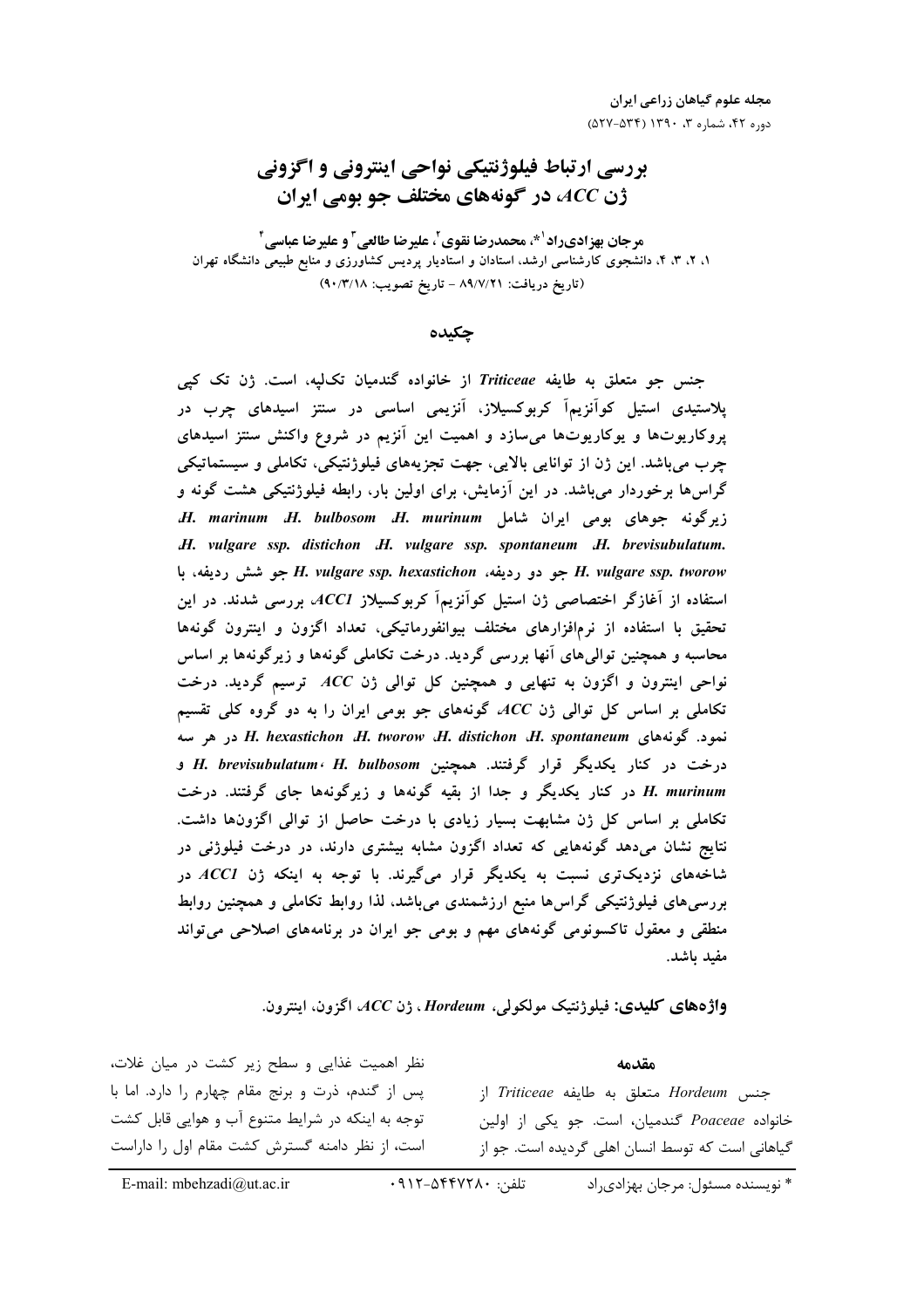(Hayes, 1992). جو یک گیاه زراعی باستانی است که حدود ۱۰۰۰۰ سال پیش از اجداد وحشی در بين|لنهرين اهلي شده است. عمدهترين مناطق توليد جو شامل اروپا، حاشیه مدیترانهای شمال آفریقا، اتیوپی، خاورمیانه، جمهوریهای شوروی سابق، چین، هندوستان، كانادا، ايالات متحده امريكا، امريكاي جنوبي و استرالیا است (Forsrter et al., 2000). جنس Hordeum همانند اکثر جنسهای دیگر در مناطق معتدل، هم در نیمکره شمالی و هم در نیمکره جنوبی يراكنش دارد (Von Bothmer et al., 1991). تعداد کروموزومهای پایه جو n=۷ میباشد که گونههای دیپلوئید و تتراپلوئید و هگزاپلوئید آن به ترتیب ١۴، ۴۲،۲۸ کروموزوم خواهند داشت (Blattner, 2010). گونهها معمولاً در زادگاههای طبیعی هستند Nishikata) et al., 2002, Petersen & Seberg, 2003). تلاش زيادى جهت بررسی روابط فیلوژنتیکی در این جنس انجام گرفته است، زیرا جو یکی از محصولات مهم جهانی است و خانوادههای وحشی آن منابع ژنتیکی غنی را جهت بهبود محصولات دارند. جهت مطالعه سريع آناليزهاى فیلوژنتیکی مولکولی در روی این جنس، در دهه اخیر از توالی های DNA استفاده شده است ;Blattner, 2004 Jakob et al., 2006; Sun et al., 2009). چربی ها یکی از مهمترین ترکیبات ذخیرهای انرژی در گیاهان، بویژه بذور گیاهی به حساب می آیند. استیل کوآنزیمآ کربوکسیلاز، آنزیمی اساسی در سنتز اسیدهای چرب در پروکاریوتها و یوکاریوتها است و اهمیت این آنزیم در شروع واكنش سنتز اسيدهاى چرب مىباشد، زيرا اسیدهای چرب به عنوان مولکولهای سوختی و تأمین ساختمان واحدهاى غشاهاى زيستى ضرورى هستند (Safari, 2003). به این ترتیب که استیل کوآنزیمآ کربوکسیلاز یک دی اکسید کربن را تثبیت و تولید مالونیل کواً میکند که واسطه کلیدی در بیوسنتز اسیدهای چرب و متابولیتهای ثانویه گوناگون است. ایزوفرمهای متفاوت ژن ACC در اولین گام کاتالیزی بیوسنتز اسیدهای چرب یافته شدهاند. قطعات ژن مورد نظر N.۵−۱.۸ kb. هستند (Hung et al., 2002). حوزه عمل علم بیوانفورماتیک بطور عمده شامل سه حوزه تجزيه و تحليل توالي هاي مولكولي، ساختارهاي مولكولي

و تجزیه تحلیلهای عملکردهای مولکولی است. تجزیه توالی های مولکولی شامل همردیفی توالی ها، جست و جو در پایگاههای اطلاعاتی، شناسایی نگارهها، پیدا کردن آغازگرها و ژنها، ترسیم روابط تکاملی و مقایسه ژنومی هستند که تجزیههای ساختاری شامل تجزیه ساختار اسیدهای نوکلئیک و پروتئین و نیز مقایسه آنها، تقسیم بندی و پیش بینیهای لازم در ارتباط با این توالیها هستند (Naghavi et al., 2009).

.Huang et al (2002)، از دو سیستم ژنی برمبنای توالی های ژنهای هستهای کدکننده استیل کوآنزیمآ (ACCase) و ٣- فسفوكليسرات كيناز (PGK) درمطالعه تكامل گندم وسايرگراسها استفاده نمودند. آناليزهاى فيلوژنتيكي با همرديفي توالي ها توسط Clusta X انجام شد. از همردیفی توالیهای اینترون و اگزون جداگانه برای ایجاد درخت فیلوژنتیکی و سرعت جایگزینی نوكلئوتيدي استفاده شد. آناليز آنها نشان داد اغلب گونههای گراس مطالعه شده تک کیی می باشند. روابط ارتولوکوسی ACC با فاکتورهای شناخته شده از تکامل منطبق بود. از مقايسه توالي نوكلئوتيدي ژنهاي استيل کوآنزیمآ و ۳- فسفوگلیسرات کیناز که با یکدیگر سازگارند، روابط فیلوژنتیکی مهمی در بین گراسها بهدست آمده است. .Zhang et al (2009) رابطه Roegneria و Roegneria و Roegneria توسط ژن ACC بررسی کردند و روابط تکاملی را بر اساس اینترون و اگزون بهدست آوردند. مشخصات دادههای جفت شده از توالیهای اینترون و اگزون محاسبه و درخت فیلوژنی آنها را نیز رسم نمودند. DNA با مطالعه توالی DNA (1999)، با مطالعه توالی هسته ای در جنس جو روابط فیلوژنی را بین چهار ژنوم بررسی نمودند. نتایج بهدست آمده بر Xu Xa I H مبنای جایگزینی و رویدادهای حذف و الحاق، نشان داد که ژنوم H و Xa در یک گروه منومورفیک و ژنوم Xu و در یک گروه دیگر قرار می گیرند.

با توجه به اینکه ایران به عنوان یکی از مراکز بومی جو مورد توجه است و اجداد وحشی جو دارای تنوع ژنتیکی بسیار زیادی هستند، یافتن روابط تکاملی این گیاه بسیار ارزشمند است و هدف از آنالیزهای فیلوژنتیکی کشف ترتیبی از شاخهها به صورت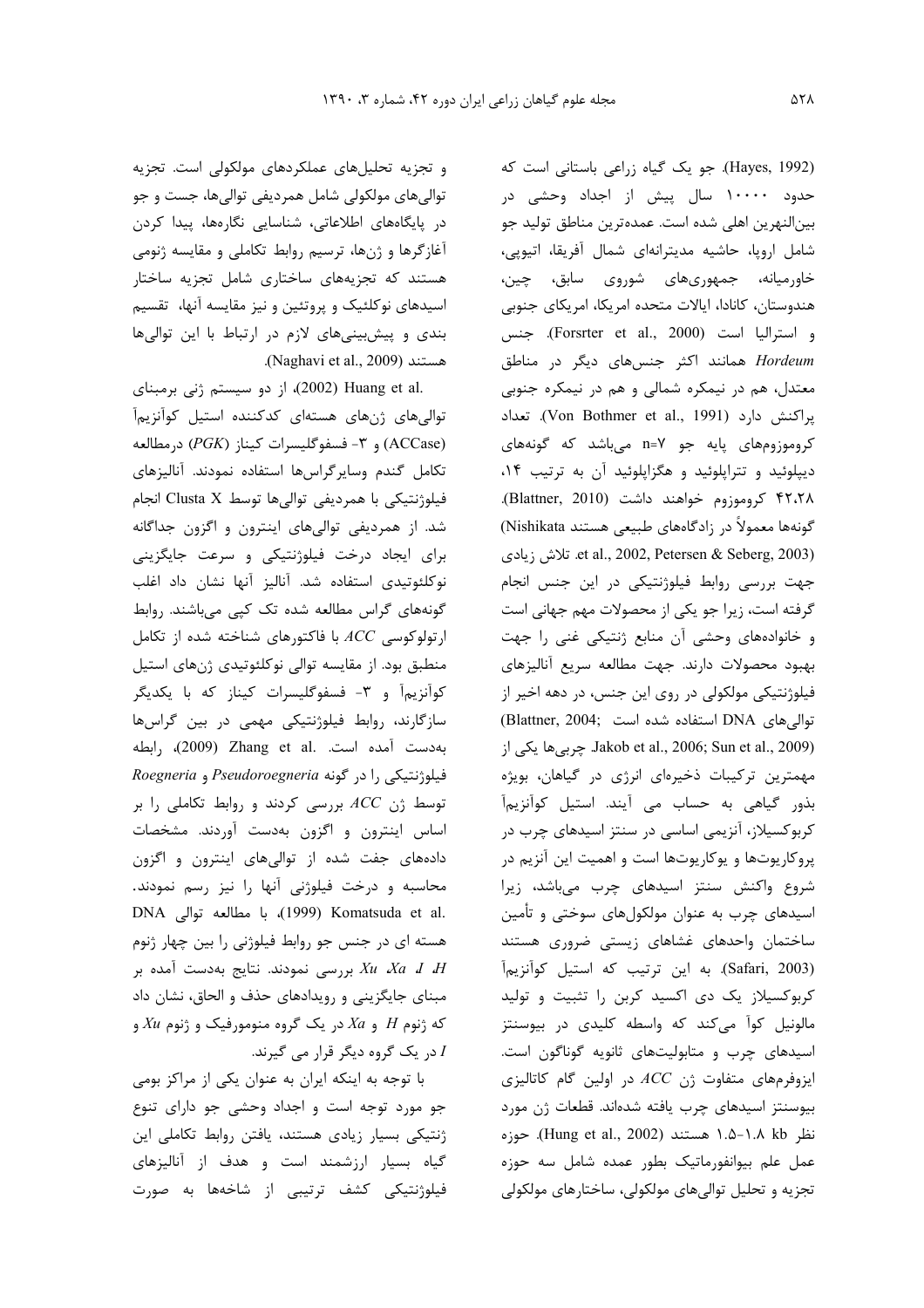درختهایی است که نشاندهنده بهترین رابطه تکاملی بين توالي ها باشد (Naghavi et al., 2009). بررسي هاي فیلوژنتیکی به منظور توصیف تاریخ تکاملی گیاهان به کار میرود. با دانستن روابط ژنتیکی بین گیاهان، از اطلاعات ردهبندی میتوان به عنوان راهنمایی با بهرهگیری از منابع ژنتیکی در استفاده از آنها در تلاقیها و جداسازی ژنهای مفید استفاده کرد. با بررسی رابطه فیلوژنی مولکولی میتوان اطلاعاتی درباره گونهها و نسلهای اجدادی منقرض شده و حتی برآورد شروع زمان انشعاب وطبقهبندی دقیق گیاه مورد نظر را بهدست آورد. هم چنین هنگامی که وضعیت فیلوژنی ارقام زراعى مهم دنيا مورد بررسى قراركيرد روابط خویشاوندی بسیاری از گیاهان در سراسر دنیا مشخص می شود. به طوری که این ارقام می توانند پایه و اساس بسیاری از برنامههای به نژادی باشند. در نتیجه در برنامههای به نژادی انتقال ژن به طور مؤثری مورد استفاده قرار میگیرد (Xion, 2006). هدف از این تحقيق تعيين ارتباط فيلوژنتيكي گونههاى مختلف جوهای بومی ایران بر اساس توالی نواحی اگزونی و اینترونی ژن  $ACC$ میباشد.

### مواد و روشها

### مواد گیاهی

از بانک ژن ملی ایران و کشور استرالیا هشت گونه و زیرگونه جو بومی ایران تهیه شد (جدول ۱)، جهت بررسی روابط فیلوژنتیکی در این تحقیق از آغازگر اختصاصی ACCI، استفاده گردید که پرایمر اختصاصی بر مبنای توالی کد شونده ACC از گندم و ذرت میباشد (Huang et al., 2002). این آزمایش در آزمایشگاه بیوتکنولوژی دانشگاه تهران در سال ۱۳۸۸ انجام شد.

تعداد ۶-۵ بذر از هر گونه در گلدان کشت و پس از رشد گیاهچهها و ظهور حداقل دو برگ (حدوداً دو تا سه هفته پس از کشت) از آنها جهت استخراج DNA نمونەبردارى شد.

### استخراج PCR ،DNA و توالي يابي

با استفاده از روش CTAB تغییر یافته، استخراج DNA ژنومی از برگ های تازه انجام گردید & Murray) (Thampson, 1980. جهت بررسی کمیت نمونههای DNA استخراج شده از دستگاه نانودراپ و جهت بررسی كيفيت آن، از ژل آگارز ١ درصد استفاده شد. واكنش زنجيرهاى پليمراز با استفاده از آغازكر Huang ACCI) et al., 2002). در دستگاه ترموسایکلر صورت گرفت. در حجم ۲۵ میکرولیتر، که حاوی یک واحد آنزیم (-High mM \ .fidelity LA-Tag DNA polymerase (Takara بافر X۱) PCR)، ۲۰-۵۰ نانوگرم از DNA ژنومی، mM ۱/۵ از mM ۰/۲ ،MgCl2 از هر Mµ۱ ،dNTP از هر آغازگر انجام شد. برنامه PCR به ترتیب ٩٤°C به مدت ۵ دقیقه، ۳۵ سیکل شامل ۹۴°C به مدت ۱ دقيقه،  $\mathbb{C}^{\circ}$ ۵۶° به مدت ۴۰ ثانيه، ۶۸°C به مدت ۲ دقيقه و دمای بسط نهایی ۶۸°C به مدت ۸ دقیقه به کار گرفته شده است. محصول حاصل از PCR بر روی ژل آگارز یک درصد تفکیک و ارزیابی شدند ,.Zhang et al (2009. محصولات بهدست آمده از PCR جهت توالي يابي به مركز توالي يابي SEQLAB آلمان فرستاده شد. قطعات تکثیری حاصل از واکنش زنجیرهای پلیمراز با استفاده از آغازگرهای Forward و Reverse توالی پایی شد.

#### تجزيه دادهها

پس از توالیeبابی قطعات تکثیری به منظور تعیین قرابت گونهها و بررسی روابط فیلوژنتیکی از نرمافزارهای

|  | جدول ۱- نام و مشخصات گونههای جو مورد استفاده در این تحقیق |  |  |  |  |  |
|--|-----------------------------------------------------------|--|--|--|--|--|
|--|-----------------------------------------------------------|--|--|--|--|--|

| گەنەھا                      | کد گونهها         | محل جمع وری |
|-----------------------------|-------------------|-------------|
| H. marinum                  | $TN.02 - 904$     | Sari        |
| H. murinum                  | TN.02-1085        | Lorestan    |
| H. brevisubulatum           | 406383, 13VM91    | Iran        |
| H. bulbosum                 | 406400, 25VM91    | Iran        |
| H. vulgare ssp. spontaneum  | TN.02-494         | Saveh       |
| H. vulgare ssp. tworow      | KC.70062          | Khoram abad |
| H. vulgare ssp. hexastichon | $TN$ , 02-102     | Turkey      |
| H. vulgare ssp. distichon   | N-171935 E-553851 | Varamin     |
|                             |                   |             |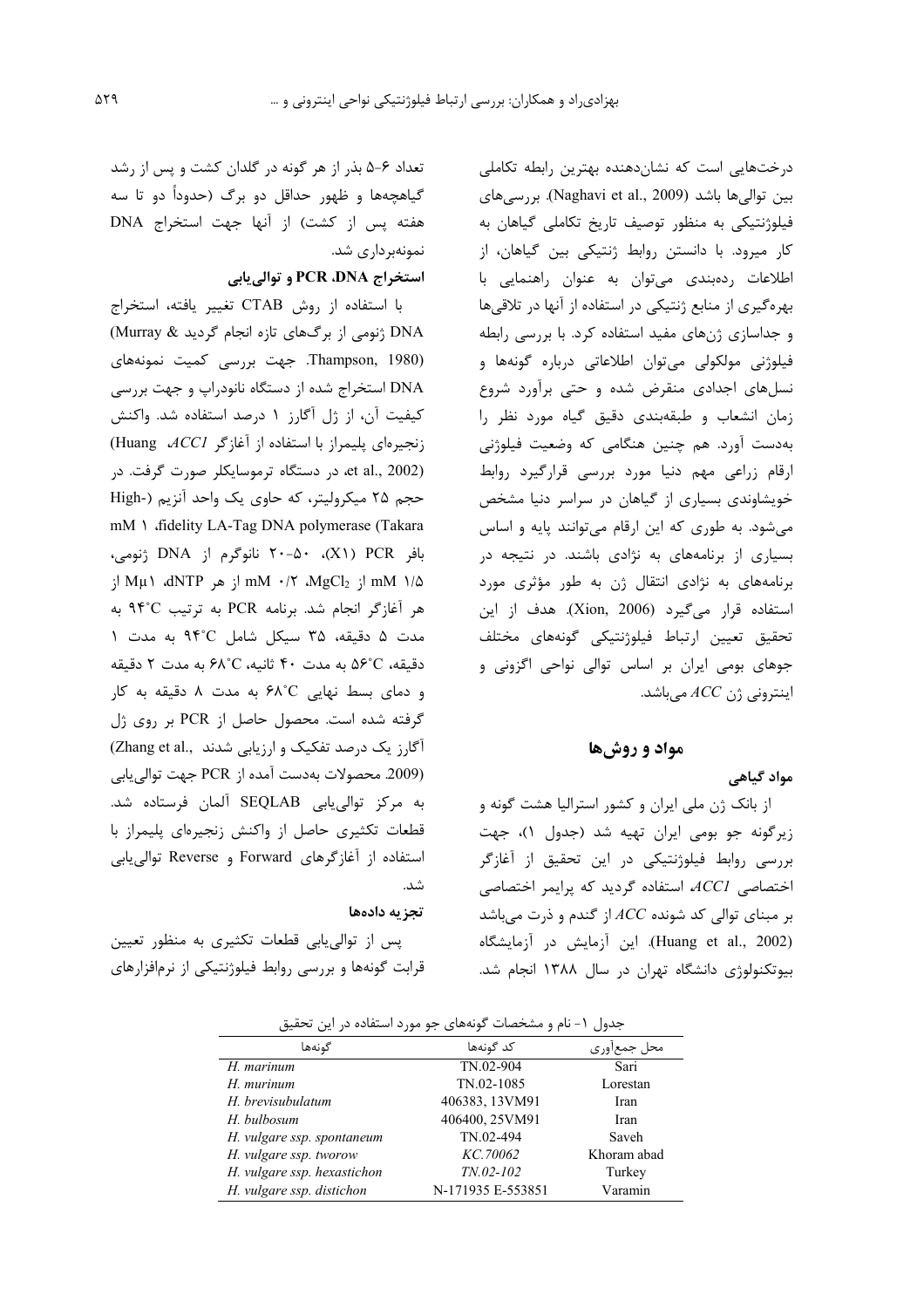Softberry Genescan Mega BLAST DNAstar استفاده شد. از DNAstar به منظور همرديف كردن توالی ها استفاده گردید و توسط نرمافزار BLAST مشخص شد که توالیهای ACCI گونههای جو بومی ايران با چه توالي هاي از اين ژن، در گونه مورد نظر و گونههای دیگر شباهت دارد. درخت فیلوژنتیکی با استفاده ازMega در بین گونههای موردنظر رسم گردید. Genescan و Softberry تعداد اینترون و اگزونهای هر یک از توالیها را مشخص نمودند .Genescan یکی از معروفترین برنامههای پیشبینی ژن در یوکاریوتهاست. بوسیله این برنامه تراکم ژن، تعداد اگزون در هر ژن و توزیع اندازه اگزون مشخص می شود. این برنامه دارای اگزون پیش،بینی شده، طول آن، چارچوب قرائت باز، چندین ستون امتیازدهی و یک سطح احتمال میباشد.

## نتايج و بحث

### تجزيه توالىها

تعداد اگزونهای هر یک از توالیها بهدست آمد و از نظر تعداد و ترتیب نوکلئوتیدها با اگزونهای توالی سایر گونهها مقایسه شد. ابتدا اگزون موردنظر در هر توالی مشخص و سپس توالی سایر گونههای جو برای داشتن آن اگزون بررسی میشدند. تعداد اگزون گونههای *A. marinum* هفت، H. *marinum* شش، ينج، H. brevisubulatum ينج، H. brevisubulatum

H. bulbosom دو، H. hexastichon جهار، H. murinum سه، H. tworow شش عدد تخمین زده شد. به این منظور تعداد اگزونهای مشابه و متفاوت در هر یک از گونهها در جدول ١ ارايه شده است. كه در اين جدول اعداد روی قطر اصلی اگزونهای مشابه و اعداد زیر قطر اصلی اگزونهای متفاوت هستند.

بیشترین تعداد اگزونهای مشابه بین گونههای H. marinum و H. tworow میباشد گونههای H. distichon H. tworow , H. marinum H. spontaneum هریک دارای چهار اگزون مشترک H. tworow J. marinum G. spontaneum . A. hexastichon به ارای یک اگزون مشابه با H. hexastichon می باشند، در صورتی که H. distichon دو ناحیه اگزونی  $H.$  hexastichon دارد. كمترين تعداد اگزونهای یکسان در H. brevisubulatum میباشد که با هیچ یک از گونهها اگزون مشابهی نداشت و همچنین H. bulbosom که تنها یکی از این نواحی متشابه را با H. murinum دارد. پس از بهدست آوردن توالی اگزونها و اینترونها در گونههای مختلف جو، با استفاده از نرمافزار Mega 4 اطلاعات زيادي از بررسي آنها حاصل شد. این یافتهها که در جدول ۲ آورده شدهاند که شامل مکانهای ژنی متفاوت<sup>'</sup>، مکانهای ژنی حفاظت شده <sup>۲</sup>،

1 Variable sites

2. Conserved sites

| گونههای جو        | distichon<br>H | H. marinum | H. spontaneum | brevisubulatum<br>$\mathbf H$ | H. bulbosom | H. hexastichon | murinum<br>H | H.tworow |
|-------------------|----------------|------------|---------------|-------------------------------|-------------|----------------|--------------|----------|
| H. distichon      |                | ۴          | ۴             | ٠                             |             | ۲              |              | ۴        |
| H. marinum        |                |            | ۴             |                               |             |                | ٠            |          |
| H. spontaneum     |                |            |               |                               |             |                |              |          |
| H. brevisubulatum | ۱۱             | ٨          | ٧             |                               |             |                |              |          |
| H. bulbosom       | ٩              | ٨          | ۷             |                               |             |                |              |          |
| H. hexastichon    |                | ٨          |               | ۶                             | ۶           |                |              |          |
| H. murinum        | ٠.             |            | ٨             | ۵                             |             | v              |              |          |
| H. tworow         |                | Δ          |               | ٨                             | ٨           | ٨              |              |          |

جدول ۱- مقایسه تعداد اگزون مشابه و متفاوت در گونههای جو مورد بررسی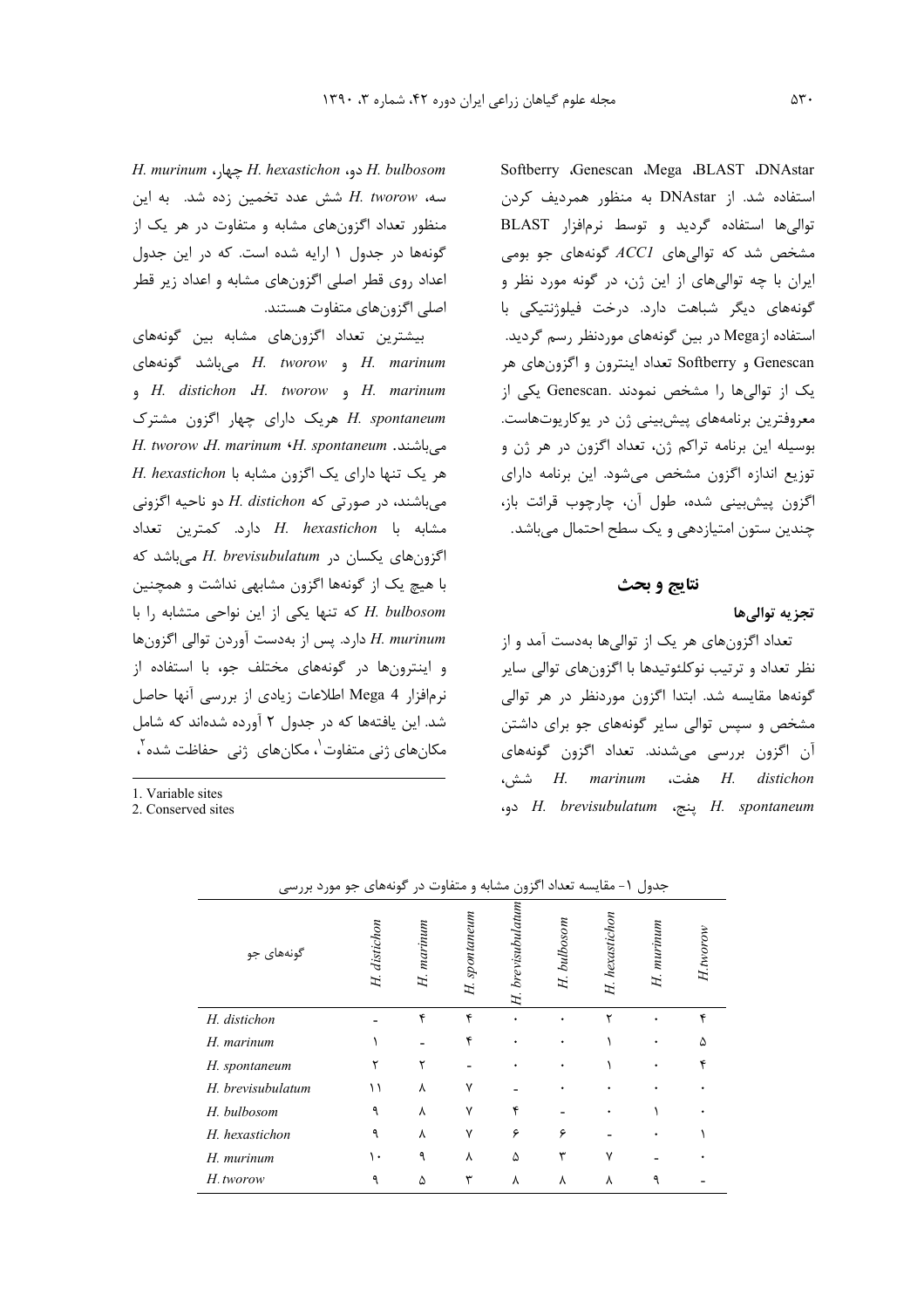|         | .<br>- - - |               |         |        | --             |                 |             |  |
|---------|------------|---------------|---------|--------|----------------|-----------------|-------------|--|
|         | مکان های   | مكانهاى حفاظت | مکانهای | جفتهای | جفتهای         | جفتهای جایگزینی | نسىت        |  |
|         | متفاوت     | شده           | یگانه   | همسان  | جايگزينى همجنس | ناهمجنس         | جايگزيني    |  |
| اينترون | 1.08       |               | ۶۰۲     | ۴۸۴    |                | ۱۹۵             | $\cdot$ / Y |  |
| اگزون   | ٣۴۰        |               |         | ۱۴۶    |                | ۵۰              | $\cdot$ /Y  |  |

جدول ۲- مشخصات دادههای جفت شده از توالی های اینترون و اگزون در گونههای جو

جهش با آرایش مجدد تعیین می شود که در معرض انتخاب طبیعی قرار می گیرد (Golovnina et al., 2007). روابط تكاملى بين توالى ها با استفاده از نمودارهايى به نام درخت فیلوژنتیکی نشان داده می شوند. هدف از آنالیزهای فیلوژنتیکی کشف ترتیبی از شاخهها به صورت درختهایی است که نشاندهنده بهترین روابط توالیها باشد. برای این کار، توالیهای اگزون و اینترون و همچنین با نرمافزار Mega 4 همردیف شده و در نهایت رابطه تکامل گونهها در قالب درخت فیلوژنی به روش (Kumar نشان داده شده است Neighbor-Joining (NJ) et al., 2004). همچنین Bootstrap نیز یک آزمون آماری درختهای فیلوژنی با استفاده از روش نمونهبرداریهای متعدد از دادههای اولیه است و برای آزمون درختهای ترسیم شده با روشهای فاصلهای و درستنمایی به کار گرفته می شود. نتایج حاصل از این آزمون به صورت عدد در کنار درخت نمایان میگردد و در واقع درصد دفعاتی است که هر شاخه مشخص در نمونهبرداری مختلف توسط این آزمون و درختهای حاصل از آن تشكيل مي شود (Naghavi et al., 2009). درخت اینترونها به سه گروه مجزا تقسیم شدند. گروه ول شامل H. tworow ،H. marinum ،H. distichon و

مکانھای ژنی پگانه<sup>\</sup> مے باشند. ھمچنین قسمت دوم جدول نامبرده شامل، جفتهای همسان (ii)، جفتهایی با جایگزینی همجنس (si) که در آنها یک پریمیدین توسط یک پریمیدین دیگر یا یک پورین با یک پورین دیگر جایگزین میشود، جفتهایی با جایگزینی ناهمجنس (sv) که در آنها یک پریمیدین توسط یک پورین یا برعکس جایگزین میگردد و نهایتا نسبت جایگزینی هم جنس به جایگزینی غیر هم جنس (R) بيان شدهاند (Zhang et al., 2009).

مکانهای ژنی متفاوت که در آن حداقل تعداد دو نوکلئوتيد متفاوت وجود دارد، در نواحي اينتروني نسبت این مکانها به مکان ژنی کل ۱۰۵۴ به ۱۴۳۰ در صورتی که در اگزونها ۳۴۰ به ۶۸۹ میباشد. مکانهای ژنی حفاظت شده که در آن یک نوع نوکلئوتید در همه توالی ها وجود دارد در اگزون ها بیش از اینترون هاست. تجزيه فيلوژنتيكي

تجزیه و تحلیلهای فیلوژنتیکی تخمینی هستند از اینکه چگونه اعضاء یک خانواده می توانند در طی علم تکامل از هم اشتقاق پیدا کرده باشند. این روابط به وسیله مطالعه جهشهای جایگزینی، حذف، ازدیاد و

1. Singleton sites



۵۳۱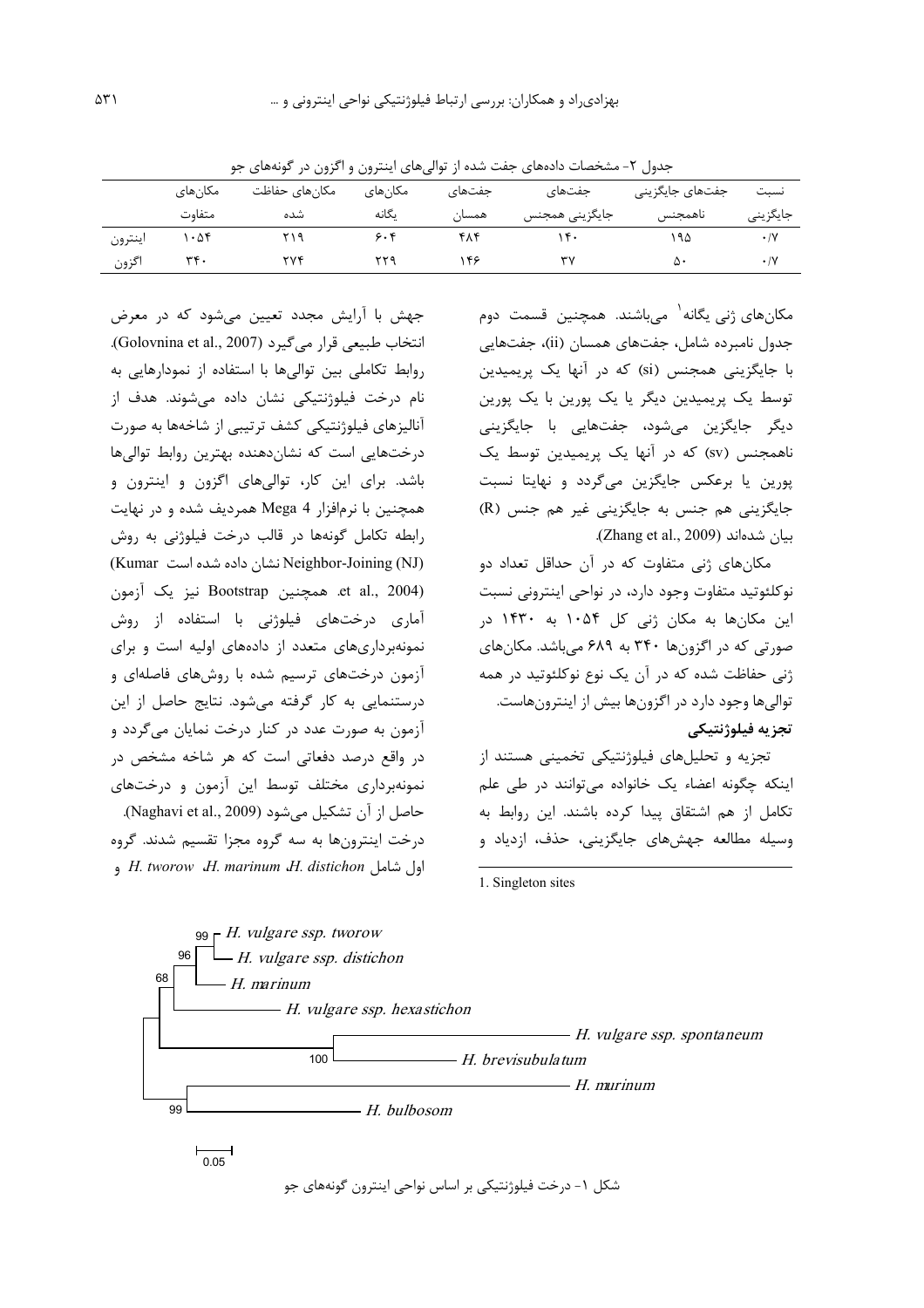

شکل ۳- درخت فیلوژنتیکی بر اساس کل نواحی ژن (شامل اینترون و اگزون) گونههای جو

H. murinum , H. brevisubulatum J. bulbosom در درخت اینترون اگزونی، جد مشترک است. H. murinum و H. bulbosom از نظر مورفولوژی مشابهند (Von Bothmer et al., 1991). در درخت  $H$ .murinum گونەھاي تكاملى جنس جو، در نزدیکی یکدیگر H. brevisubulatum ،H. bulbosom (Blattner, 2009; Peterson & Seberg, جاي گرفتهاند (2003، این قرابت در هر سه درخت رسم شده در این مقاله نیز دیده میشود. نتیجه گیری کلی

ژن استيل كوآنزيماً جهت مطالعه فيلوژنتيكي، تکاملی و سیستماتیکی گراسها توانایی زیادی دارد (Sun et al., 2009; Huang et al., 2002; Gornicki et .al., 2007; Fan et al., 2007; Golvnia et al., 2007) توسعه تکنولوژی مولکولی، روشهای توالیپایی و

H. hexastichon و گروه دوم H. spontaneum و گروه د H. brevisubulatum، نهايتاً در گروه سوم H. murinum و H. bulbosom جاي گرفتهاند. طول شاخه، درشاخههای گروه دوم و سوم بیشتر است که این نشان می دهد، میزان تغییراتی که در یک شاخه روی می دهد (Naghavi et al., 2009)، در این شاخهها بیشتر است. درخت اگزونها به دو گروه تقسیم میشود. گروه اول H. tworow H. marinum H. distichon H. hexastichon J. spontaneum و گروه دوم شامل و همچنین H. murinum *J. brevisubulatum* بد مشترک سایر گونهها در اگزونها H. bulbosom گردید. درخت فیلوژنتیکی بر اساس کل ژن نیز، همانند اگزونها دو گروه شد، گروه اول اگزونها متشکل از J. tworow J. marinum J. distichon *H. hexastichon J. spontaneum* و گروه دوم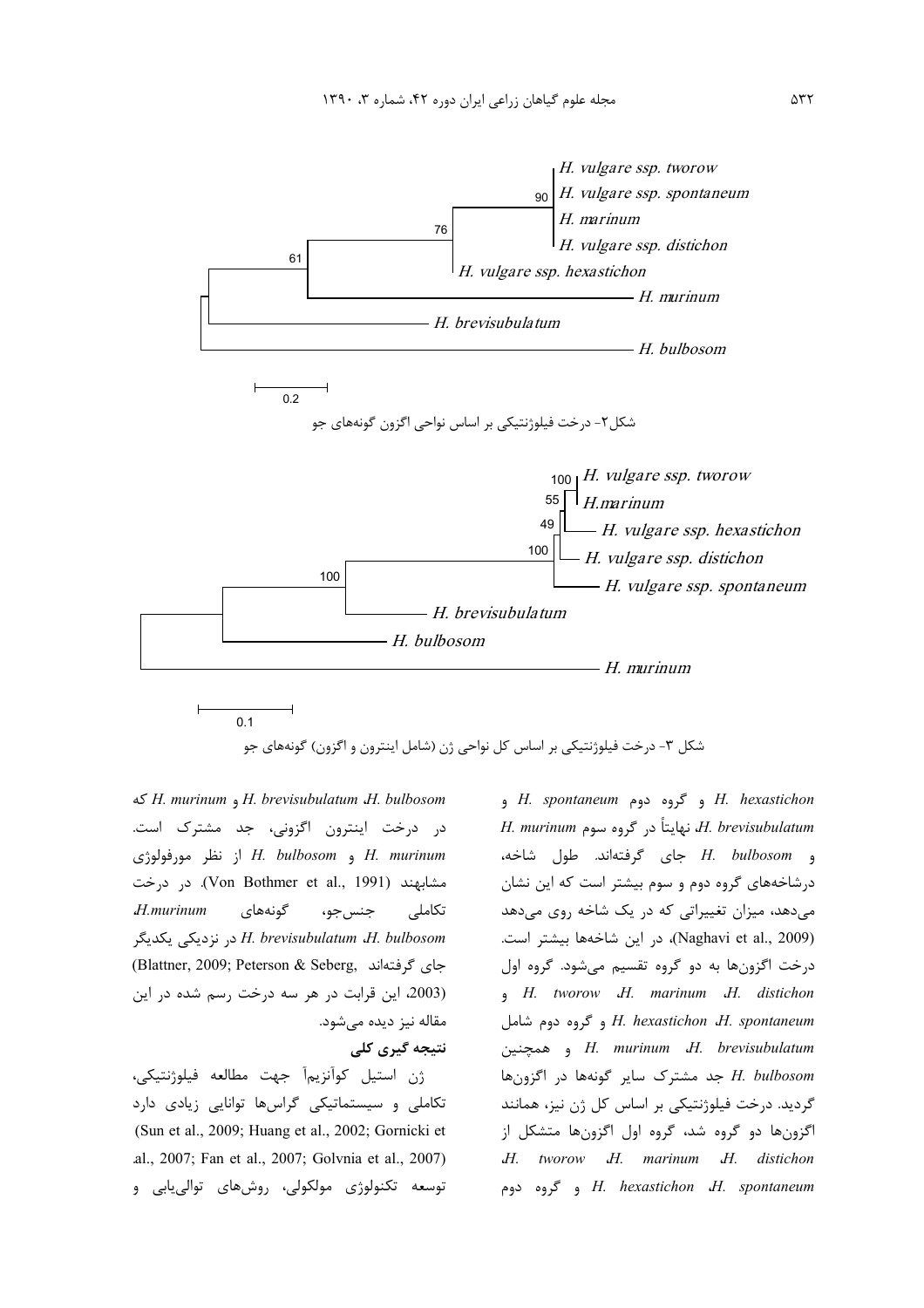آنالیزهای مقایسهای DNA ابزار مهمی جهت مطالعات تکامل و درک روابط فیلوژنتیکی گونههای گیاهی شده (Liu et al., 2006; Golovnina et al., 2007; Che .et al., 2007)

قطعات مختلف DNA (همانند اگزون و اینترون) می توانند جهت تعیین روابط ژنتیکی گونههای متفاوت به کار برده شوند. برقراری روابط ارتولوکوسی مابین ژنها یکی از کلیدهای قابل دسترس است. گونههای *جنس Hordeum که د*ر این تحقیق استفاده شدند، جوهای بومی ایران هستند که برای اولین بار در دنیا، توالي ژن $\mathit{ACC}$  در آنها جهت تعيين رابطه فيلوژنتيكي بررسی شده است. از مشاهده سه درخت حاصل، نتیجه مے شود که گونههای *H. marinum ،H.distichon* در هر سه درخت با درصد تشابه بالایی با A. tworow طول شاخه کم که نشاندهنده میزان انشعاب کم است، در کنار یکدیگر و در یک گروه قرار میگیرند. گونههای H. bulbosom  $\triangleleft$  H. murinum  $H$ . brevisubulatum طول شاخه بلندی دارند که بیان *ک*ننده میزان زیاد تغییرات ژنتیکی بر روی این گونههاست. از طرفی انتظار می فت که زیرگونههای H. vulgare و گونه

در کنار یکدیگر و یا در شاخههای H. Bulbosom نزدیکتری نسبت به هم قرار گیرند زیرا هر دو گونه دارای ژنوم یکسانی میباشند. در مطالعات قبلی روابط تکاملی دو گونه نامبرده در درخت فیلوژنتیکی در کنار (Blattner, 2009; Sun et al., بكديگر جاى گرفتهاند (2009. درخت فيلوژنتيكى اگزونى و كل ژن ACC، بسیا<sub>د</sub> به یکدیگر شیبهند، این مطلب نشان مے دهد که بیشترین تغییرات در اینترونها صورت گرفته است. همینطور از مطابقت جدول ۱ با درخت فیلوژنی نتیجه می شود که هر چه تعداد اگزونهای مشابه بین گونهها بیشتر باشد، آن گونهها در شاخههای نزدیکتری از درخت نسبت به یکدیگر قرار میگیرند. در واقع چون اگزونها در ژن بیان شده باقی میمانند و اینترونها حذف می شوند در نتیجه انتظار می رود کمترین تغییرات در اگزونها صورت گیرد تا عمل نهایی ژن دستخوش تغییرات نشود.

# سیاسگز اری

از معاونت محترم پژوهشی دانشگاه تهران برای تأمين اعتبار مالي اين طرح تشكر و قدرداني مي گردد.

# **REFERENCES**

- 1. Blattner, F. R. (2004). Phylogenetic analysis of *Hordeum (Poaceae)* as inferred by nuclear rDNA ITS sequences. Mol Phylogenet Evol, 33, 289-299.
- 2. Blattner, F. R. (2009). Progress in phylogenetic analysis and a new infragenetic classification of barley genus Hordeum (Poaceae: Triticeae). Breeding Science, 59, 471-480.
- 3. Che, J., Pang, J. F., Zhao, H., Wu, G. F., Zhao, E. M. & Zhang, Y. P. (2007). Molecular phylogeny of the Chinese ranids inferred from nuclear and mitochondrial DNA sequences. *Biochem Syst Ecol*, 35, 29-39
- 4. Fan, X., Zhang, H.Q., Sha, L. N., Zhang, L., Yang, R. W., Ding, C. B. & Zhou, Y. H. (2007). Phylogenetic analysis among Hystrix, Leymus and its affinitive genera (*Poaceae: Triticeae*) based on the sequences of gene encoding plastid acetyl- CoA carboxylase. Plant Sci, 174, 701-707.
- 5. Faris, J., Sirikhachornikit, A., Haselkorn, R., Gill, B. & Gonicki, P. (2001). Chromosome mapping and phylogenetic analysis of the cytosolic acetyl-coA carboxylase loci in wheat. Mol Biol Evol, 18, 1720-1733.
- 6. Forsrter, B. P., Ellis, R. P., Thomas, W. T. B., Newton, A. C., Tuberosa, R., This, D., El-Enein, R. A., Bahri, M. H. & Ben Salem, M. (2000). The development and application of molecular markers for abiotic stress tolerance in barley. J Experimental Botany.
- 7. Golovnina, K. A., Glushkov, S. A., Blinov, A. G., Adkison, L. R. & Goncharov, N. P. (2007). Molecular phylogeny of the genus Tritium. Evol. 264, 195-216.
- Hayes, P. M., Blake, T. K., Chen, T. H. H., Tragoonrung, S., Chen, F., Pan, A. & Liu, B. (1993). 8. Quantitative trait loci on barley (Hordeum vulgare L.) chromosome 7 associated with components of winter hardiness. Genome, 36, 66-72.
- 9. Hou, W. R., Sun, G. L., Chen, Y., Wu, X., Peng, Z. S. & Zhou, C. Q. (2008). Molecular cloning of ribosomal protein L26 (RPL26) cDNA from *Ailuropodamel anoleuca* and its potential valuein phylogenetic study. Biochem Syst Ecol.
- 10. Huang, S., Sirikhachornikit, A., Su, X., Faris, J. D., Gill, B., Hhaselkorn, R. & Gonicki, P. (2002). Genes encoding plastid acetyl-coA carboxylase and 3-phosphoglycerate kinase of the Triticum/Aegilops